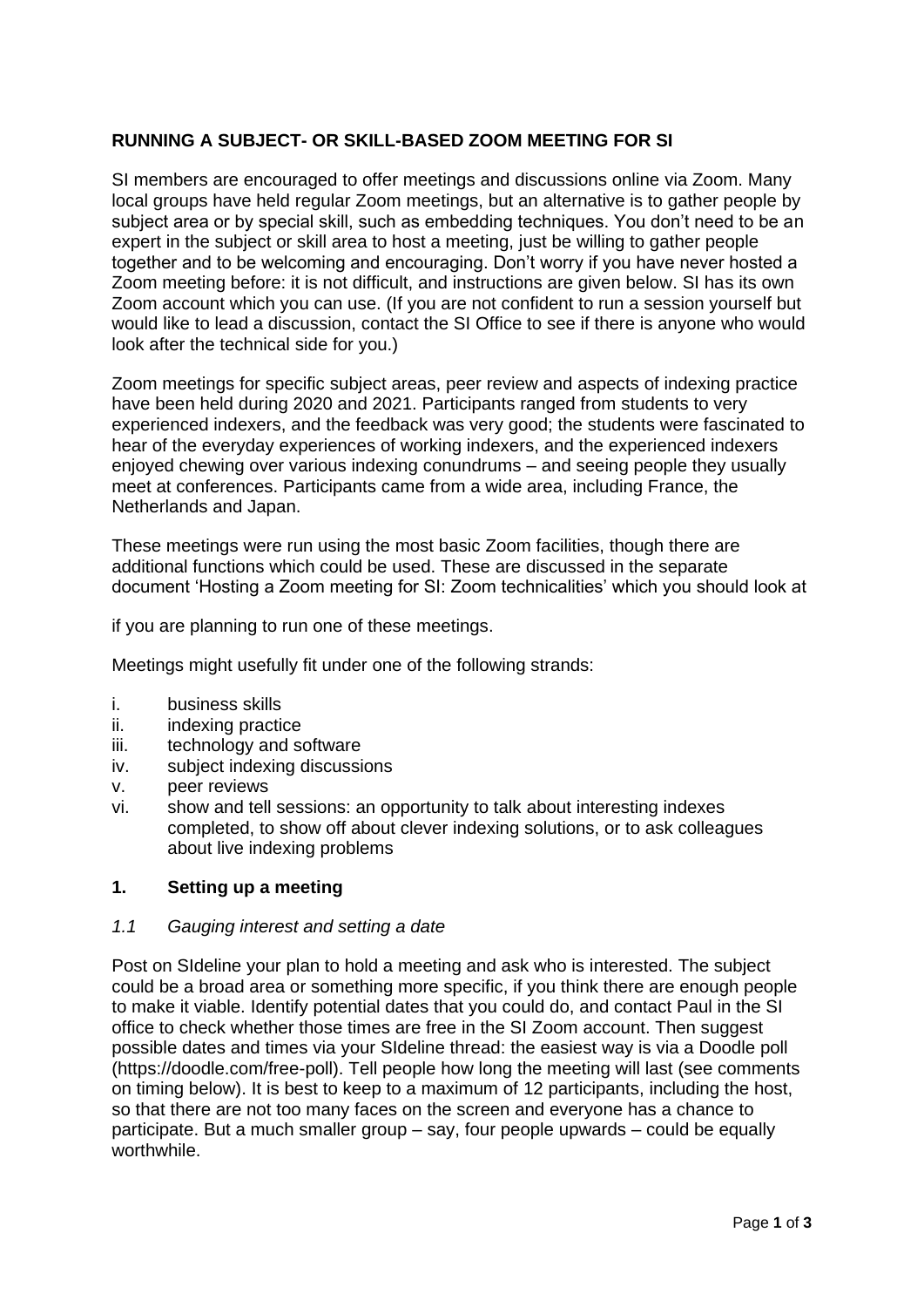# *1.2 Arranging for bookings*

Once you have your date, contact Paul [\(admin@indexers.org.uk\)](mailto:admin@indexers.org.uk) in the SI office and ask him to set up the event in the shop. Members planning to take part should book their slot via the shop – there will be no fee. Paul will send you a list of participants and their email addresses. If your meeting is oversuscribed, you can consider keeping a waiting list or running a second event.

## *1.3 Confirming the meeting arrangements*

To use the SI Zoom account, contact Paul to book your slot; as a paid-for account, there is no cut-off after 40 minutes. Paul will explain to you how to log into the account. If you have not hosted a Zoom meeting before, see the document 'Hosting a Zoom meeting for SI: Zoom technicalities'.

Schedule the meeting, then a day or two beforehand send the Zoom meeting link to everyone by email (using blind copy). Post to SIdeline saying you have done this; ask people to contact you if they have signed up for the meeting but not received your email. If you have space to take anyone else, say so – some people won't know they are free till the last minute, and others may drop out. Don't post the Zoom link on SIdeline, for security reasons.

Invite them, if they wish, to come prepared to talk about any interesting indexes they have done recently, or to share indexing problems. You could suggest that they might bring along a cup of coffee/tea – this helps to keep things feeling informal.

Consider asking someone in the group to be on standby as host in case you have internet problems on the day.

# **2 Preparing for the meeting**

You may want to think of some prompts for discussion, or prepare slides to share. If you are going to share your screen, for a technology discussion for example, it's a good idea to practice this first and set up a sample index to share.

For some previous online sessions, a short survey has been circulated to ask how indexers are dealing with aspects of practice – this can be done free of charge via [https://www.surveymonkey.co.uk/.](https://www.surveymonkey.co.uk/) Or you could use Doodle to ask people to suggest areas they would like to discuss.

If you are discussing indexing practice, you should include in any materials or at the start of the session a reminder to students that – while they might hear about varieties of indexing approaches during the session – they need to follow the training course requirements when completing their assessments.

## **3 Running the meeting**

Welcome everyone, introduce yourself briefly, and then ask everyone to say a little about themselves – what aspects of the subject area they are involved in, how long they have been indexing, or if they are still training.